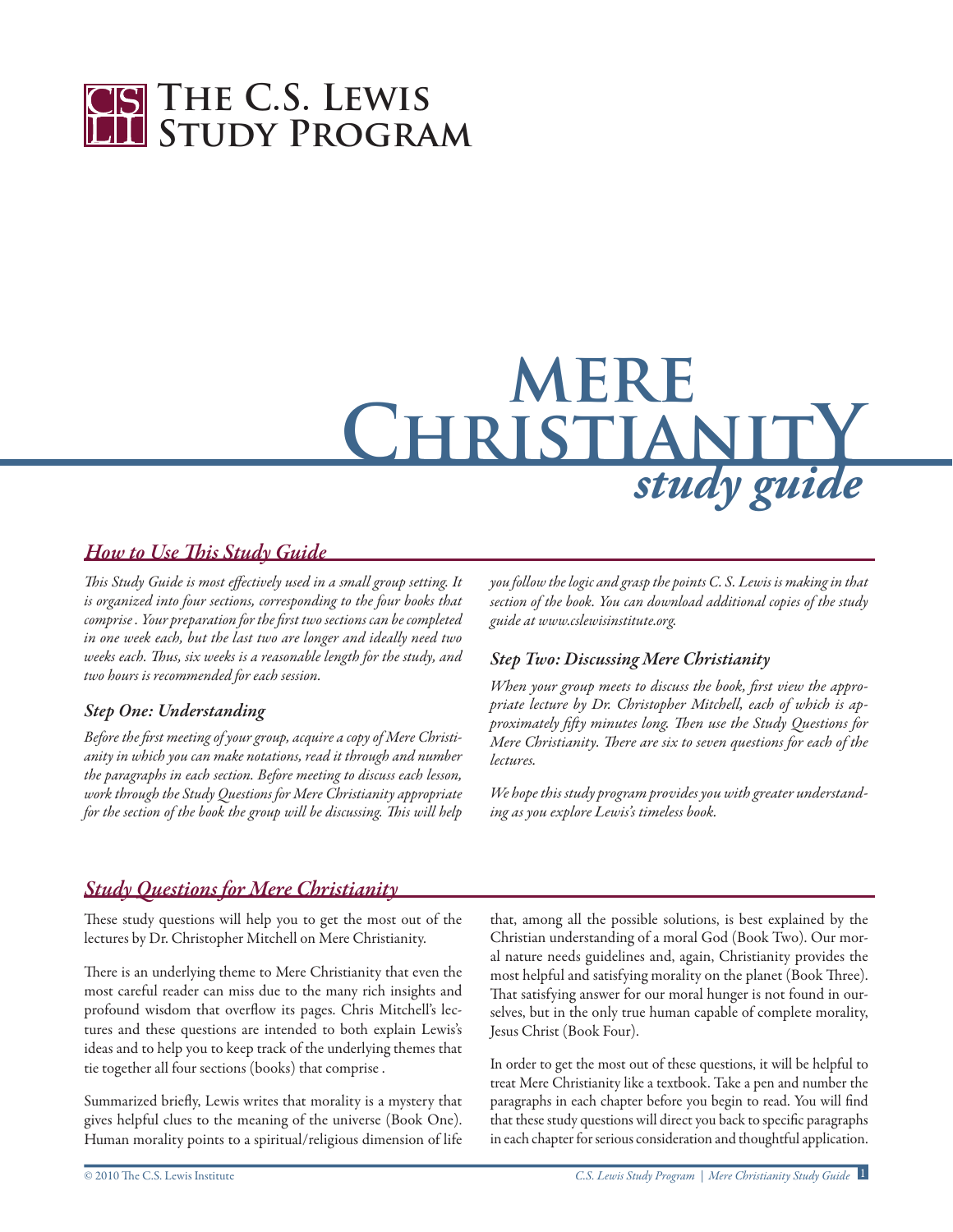# **Book One:**  *Right and Wrong as a Clue to the Meaning of the Universe*

### *Chapter 1: The Law of Human Nature*

- 1. Why does Lewis think it noteworthy to pay attention to the underlying dynamics of quarreling, ¶s 1 and 2?
- 2. Why is there good reason to believe that the idea of a universal law of human nature is a solid truth, ¶s 7 and 8?
- 3. Lewis's summary point is that while everyone believes in Right and Wrong, none of us is consistent in living that way, ¶ 11. How do you respond when someone points out your inconsistent behavior?

#### *Chapter 2: Some Objections*

- 1. What are the reasons for making a distinction between the Law of Nature and "herd instinct", (s 2, 3 and 4?
- 2. Some things we learn in school are merely good manners and social convention. Other things we learn, like mathematics, are universal truths, ¶ 6. Why is there good reason to believe that the Law of Human Nature is a universal truth, ¶7?
- 3. How would you answer someone who has reservations about a universal morality?

## *Chapter 3: The Reality of the Law*

- 1. The Law of Nature as it refers to most of nature is descriptive—it describes how nature acts. However, the Law of Human nature is prescriptive—it says how humans ought to act, ¶ 3. What clues does this provide for understanding the world,  $\P$ s 4 and 5?
- 2. What clues do we have, in a culture that is committed to a material/naturalistic understanding of the world, that there is actually something "beyond", § 6?

3. What encourages you to believe that there is more to the world than your five senses can perceive?

## *Chapter 4: What Lies Behind the Law of Human Nature*

- 1. There are two fundamental views of the universe, the materialist and the religious. How are these two views different from one another, ¶ 2?
- 2. Why can't science help us decide which view, materialist or religious, we should choose  $\bigcirc$  2?
- 3. If we can't find out about the Law of Human Nature from science, how can we investigate whether it actually exists or not,  $\blacktriangleleft$  s 3 and 4?
- 4. When you look inside yourself, what hunger and desires do you have, that point to something beyond?

## *Chapter 5: We Have Cause to Be Uneasy*

- 1. Lewis has made a case for a reasonable and intelligent religious worldview in a culture which dismissed Christianity as passé and outdated. In what three ways does Lewis seek to counter common objections of his readers to Christianity, ¶s 2, 3 and 4?
- 2. Why is it that the God behind the Moral Law is both attractive and terrifying, ¶ 3?
- 3. How is it that, according to the Moral Law, we can both desire God and discover that we have made ourselves his enemies, ¶ 3?
- 4. Christianity makes no sense apart from a sense of the Moral Law and one's personal inability to keep it,  $\P$  4. How much sense does Christianity make to you?

# **Book Two:**  *What Christians Believe*

## *Chapter 1: Rival Conceptions of God*

- 1. The first major question everyone must confront is whether to believe in God or not. How do you respond, reading that Christians have a more "liberal view" than atheists about the existence of God, ¶ 1?
- 2. The second question everyone must face is to decide what kind of God to believe in, ¶ 3. Some, including Pantheists,

believe that God is beyond good and evil. What is the fundamental problem of Pantheism,  $\P$ 4?

- 3. Others ( Jews, Muslims and Christians) believe that God is good and judges evil. What's the problem created by this point of view, ¶ 5?
- 4. What problem must be confronted if you reject the God of right and wrong because there is cruelty and injustice in the world,  $\int$  6?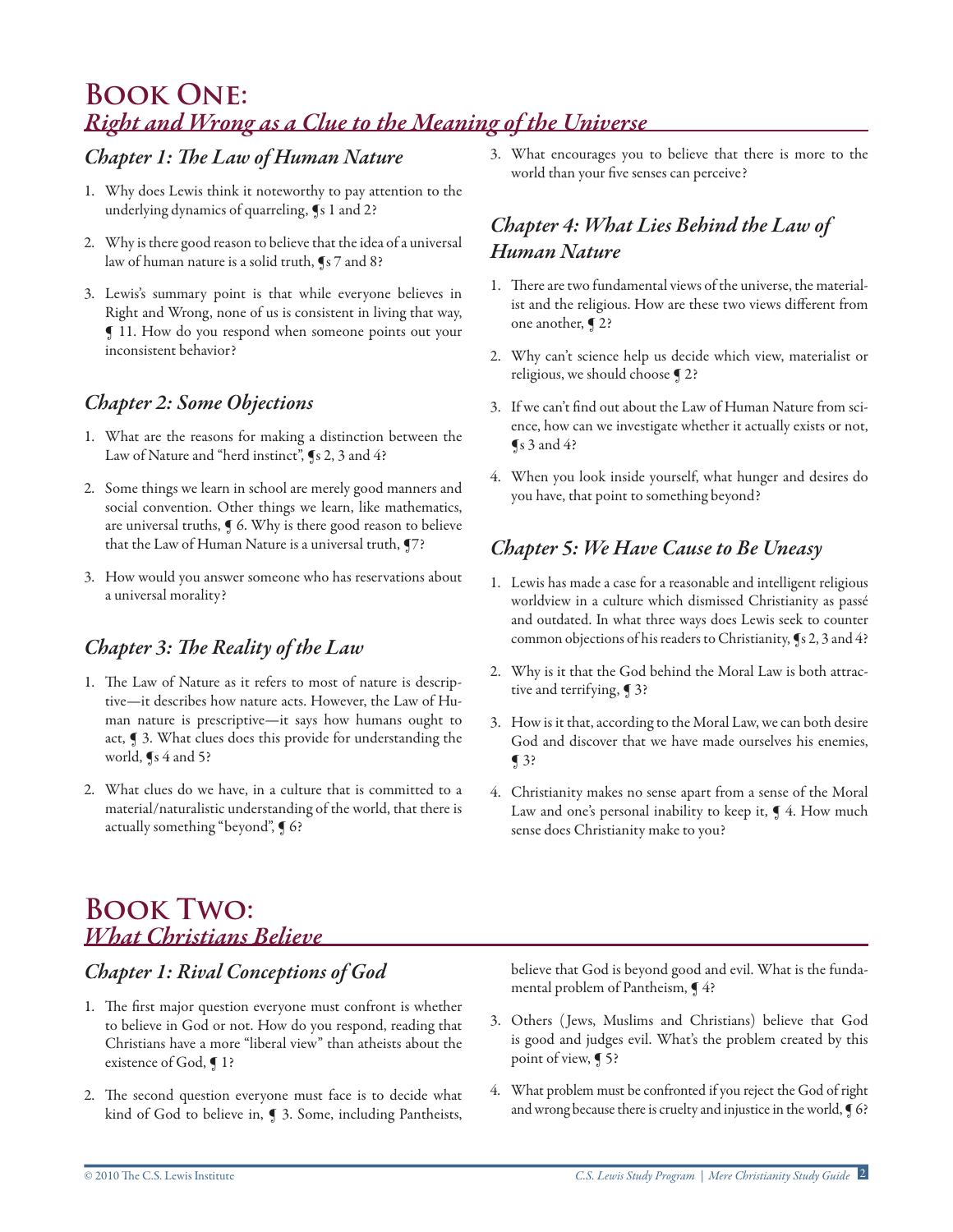#### *Chapter 2: The Invasion*

- 1. Lewis concludes that both atheism and Christian Liberalism (Lewis calls it "Christianity-and-water") aren't sufficient. What specifically is Lewis's objection to Christian Liberalism,  $\sqrt{\ }$ s 3, 4 and 5?
- 2. According to Lewis, there are only two religious systems which directly confront the problem of evil and a good God, Dualism and Christianity (¶ 6). What does Dualism teach and what is its fatal flaw, ¶s 7, 8 and 9?
- 3. What is Christianity's solution to the problem of evil and a good God, ¶s 10 and 11?
- 4. In what ways have you experienced this world as a place of spiritual warfare?

#### *Chapter 3: The Shocking Alternative*

- 1. The existence of the devil doesn't completely address the fundamental issue—how can a good, all-powerful God tolerate the existence of evil in his creation? How might the existence of free will be a good place to start in answering this question,  $\sqrt{\$s\,2,3\}$  and 4?
- 2. However, even the existence of free will raises questions about God. How can a good God make creatures that are capable of doing wrong, ¶ 5?
- 3. How did the Dark Power and our first ancestors go wrong,  $\bigcap$  6?
- 4. What three preliminary steps did God take to begin the rescue, ¶ 9?

## **Book Three:**  *Christian Behavior*

#### *Chapter 1: The Three Parts of Morality*

- 1. Lewis writes that morality is concerned with three things: a) fair play, b) character, and c) eternal accountability, ¶s 3, 4 and 5. Which of the three is the most pressing concern for you?
- 2. Many people who think of morality just focus on fair play. What is the problem in ignoring the other two parts of morality, ¶s 7 and 8?
- 3. How does the illustration of a naval fleet help explain how each aspect of morality is mutually independent ¶s 6, 7, 8 and 9?

## *Chapter 2: The Cardinal Virtues*

1. There are four cardinal or "pivotal" virtues: a) prudence, b) temperance, c) justice and d) fortitude, ¶ 2. In your own words, give a definition of each one.

- 5. How is Christ the "shocking" solution,  $\int$  10?
- 6. After reading this paragraph containing Lewis's famous "Lunatic, Liar or Lord" trilemma, ¶ 13, how would you answer the person who says that Christ was merely a good teacher?

## *Chapter 4: The Perfect Penitent*

- 1. Christians believe that Christ was God in human form (the Incarnation) and that by his death he makes us right with God (the Atonement). How does Lewis explain the way that these two doctrines help us,  $\P$ 4?
- 2. What is at the heart of all the theories about how Christianity works, ¶ 5?
- 3. What is the basic problem of human repentance, ¶ 7?
- 4. How is Jesus Christ the solution to our human dilemma, 9 ??

### *Chapter 5: The Practical Conclusion*

- 1. Why would Lewis draw a parallel between sex and faith  $\P$  2?
- 2. What do baptism, belief and Communion have to do with passing on the new life of Christ, ¶s 4 and 5?
- 3. What do Christians mean when they say they are "in Christ", ¶ 7, and why is that important?
- 4. After reading this chapter, what would you say to those who object to becoming a Christian because there are people in the world who have never heard of Jesus Christ?

- 2. If one social grouping—club, association, lodge, etc.—was especially filled with many people who practiced the four cardinal virtues, in what ways might that be unique and attractive?
- 3. How does the illustration of a tennis player explain what it means to be virtuous, ¶ 6?
- 4. Virtue is a quality of character that God is very concerned with. Why is virtue important for this life and the life to come, ¶s 8, 9 and 10?

#### *Chapter 3: Social Morality*

- 1. Since we live now, more than when Lewis wrote, in a Post-Christian Society, what concerns or questions come to mind as you read this chapter on a Christian society?
- 2. In what way is the church responsible to create a Christian society, ¶ 3?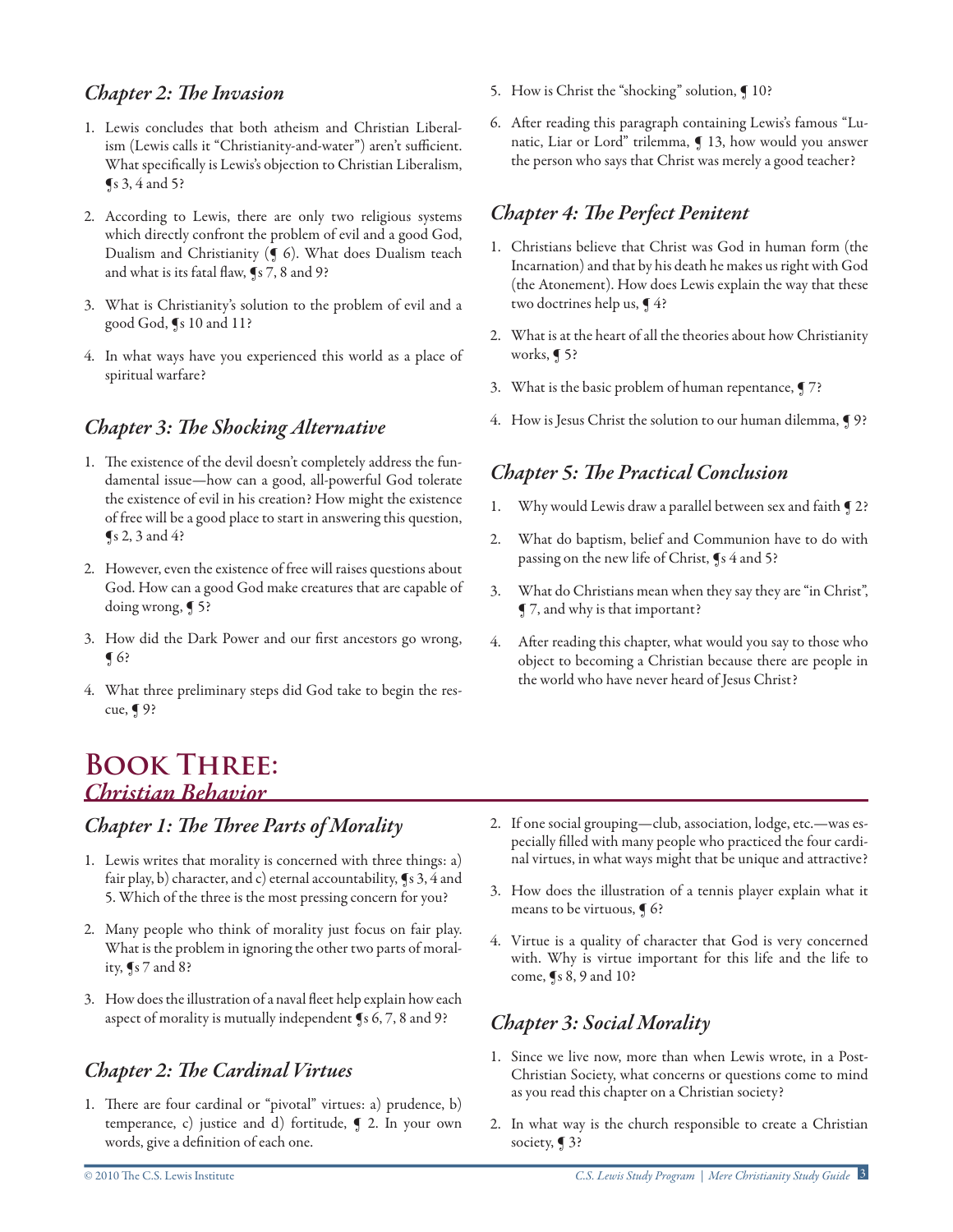- 3. How would a Christian society break the stereotypes of both the political left and right, ¶s 4 and 5?
- 4. As Lewis describes it, what attracts you to the idea of a Christian society? What concerns do you have about a Christian society?

#### *Chapter 4: Morality and Psychoanalysis*

- 1. Christianity and psychology are both concerned with the inner person, yet each has a unique focus. According to Lewis, how are they different,  $\P$ 4?
- 2. How does the illustration of the two soldiers help explain the difference between morality and psychology, **[**5?
- 3. Why is it unwise to judge the moral actions of others, ¶s 7 and 9?
- 4. How will Lewis's reflection on inner motivation make a difference in your relationships with others?

## *Chapter 5: Sexual Morality*

- 1. Lewis provides three reasons why he believes that the sexual appetite, not the Christian teaching on sex, is out of order. What are they: ¶s 3, 4 and 6?
- 2. While the sexual appetite is out of order, what hope is there for those who want to change, ¶ 9?
- 3. What challenges and difficulties must be faced for those who are seeking a cure to a dysfunctional sexual appetite, ¶s 10, 11 and 13?
- 4. What difference has this chapter made in the way that you think about Christianity and sex?

### *Chapter 6: Christian Marriage*

- 1. Lewis observes that the Christian idea of marriage is extremely unpopular, ¶ 1. Do you agree?
- 2. Why does Christianity teach that marriage is for life, ¶s 2 and 3?
- 3. What do you think of Lewis's suggestion that there should be two kinds of marriage, ¶s 4, 5 and 14?
- 4. What is the problem of basing a marriage on the popular ideal of "being in love", ¶s 9, 10, 11 and 12?
- 5. After reading this chapter, what advice would you give to a young couple about to get married?

#### *Chapter 7: Forgiveness*

1. Why might the Christian concept of forgiveness be even more unpopular than the Christian beliefs on sex and marriage, ¶s 1, 2, 3 and 4?

- 2. How is the idea of loving one's self the key to Lewis's explanation of forgiveness, ¶s 5, 6 and 11?
- 3. How is forgiveness central to the experience of eternal life, ¶s 7 and 10?
- 4. Apply this chapter practically: Who are the top ten people you need to forgive? Write in a journal how you feel about forgiving them and then perhaps make plans to begin the process.

#### *Chapter 8: The Great Sin*

- 1. Lewis writes, "Pride leads to every other vice; it is the complete anti-God state of mind." ¶ 2. Why does Lewis call pride the chief sin, ¶s 3 and 8?
- 2. Not everything that goes by the name of pride qualifies as sin, ¶s 10 and 11. Why isn't pride in being praised by others or taking pride in another person, sin?
- 3. True pride is not so easy to spot, ¶ 8. In what ways might you catch a glimpse of pride in those around you? What do you discover when you begin to look for pride in yourself ?

## *Chapter 9: Charity*

- 1. Going against the flow of our cultural concept of love, Lewis writes that love is not a feeling but an action ¶ 2. What do you think of this?
- 2. What are the dangers of hating and the benefits of loving,  $\sqrt{\ }$ s 7 and 8?
- 3. How does Lewis's definition of Christian love make our responsibility to love our neighbor both easier and more difficult?

### *Chapter 10: Hope*

- 1. Mere Christianity is filled with poignant phrases. One of the most famous is found in this chapter, "Aim at heaven and you will get earth thrown in. Aim at earth and you will get neither." ¶ 1. Explain what he means.
- 2. In our culture, why is it difficult for us to have a Christian hope of heaven, ¶ 2?
- 3. How is it that the desire for heaven gives a good reason to hope that heaven actually exists, **[** 5?
- 4. Are you more inclined to the Fool's Way, ¶ 3, the Disillusioned Way,  $\P$  4, or the Christian Way,  $\P$  5, of thinking about heaven?

### *Chapter 11: Faith*

- 1. How is faith, like love, a "feeling to be learned", ¶s 3, 4, 5 and 6?
- 2. Why is it foolish to think about faith as a bargain with God,  $\sqrt{8}$  8 and 9?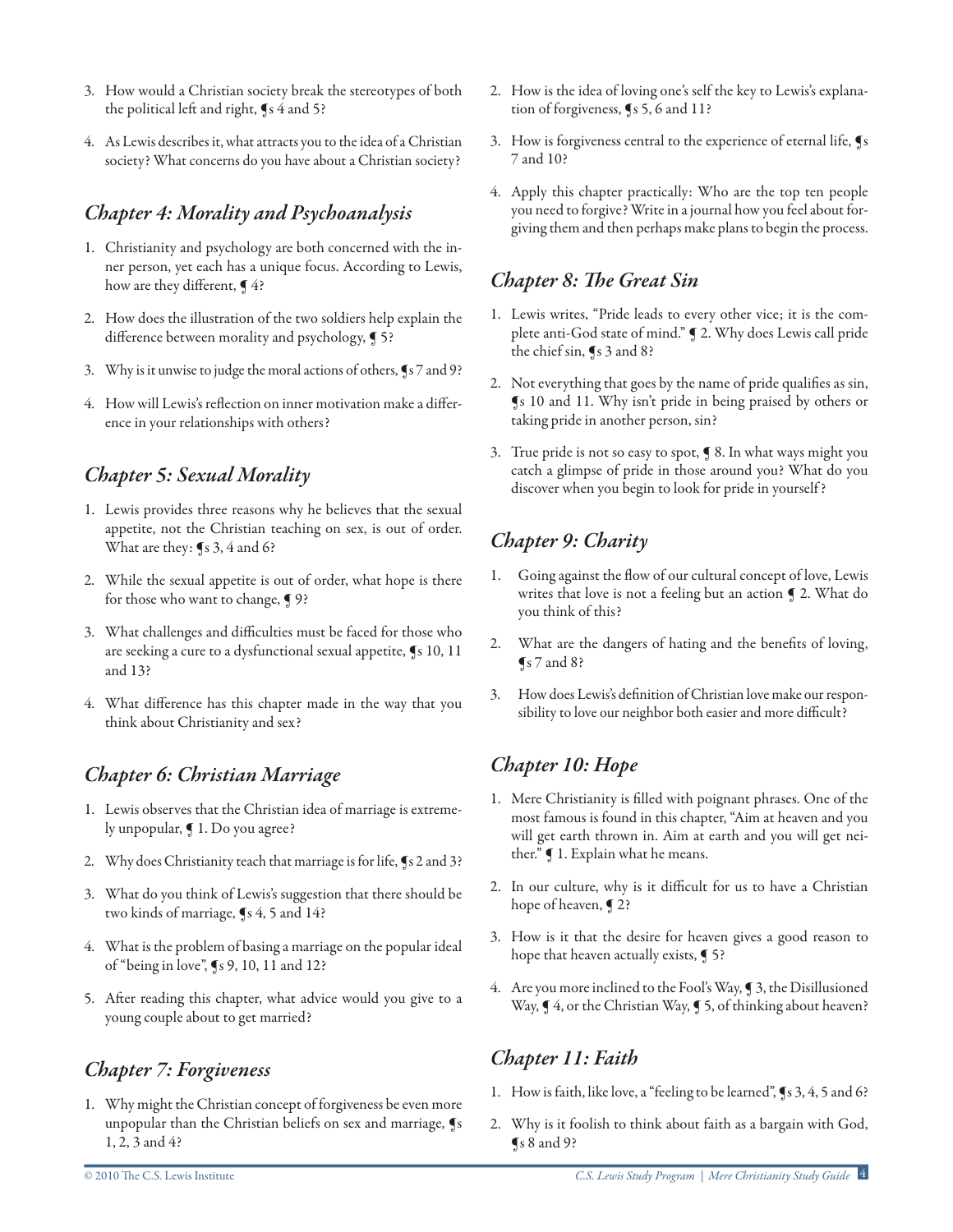- 3. When you find your faith is weak, what can you do to strengthen it,  $\P$  6?
- 4. How has reading Mere Christianity so far strengthened your faith?

#### *Chapter 12: Faith continued*

- 1. In Book Three of Mere Christianity Lewis has written about Christian virtue and values. Why is it important that we make every possible effort to live a moral life, ¶ 7?
- 2. When making an effort to live a moral life, why should a Christian "leave it to God", ¶s 5 and 6?
- 3. How does faith affect the way in which we live by Christian virtue and values, ¶ 7?
- 4. In your reading of Mere Christianity so far, what have you learned about the Christian faith that you did not know before?

# **Book Four:**  *Beyond Personality or First Steps in the Doctrine of the Trinity*

#### *Chapter 1: Making and Begetting*

- 1. What comes to mind when you hear the word "theology"?
- 2. Why does Lewis think it's important to devote this last "book" of Mere Christianity to theology, ¶ 5?
- 3. In what ways are we naturally sons of God and yet not "actually" sons of God, ¶s 10 and 14?
- 4. What do Christians mean when they say that Christ is the Son of God, ¶s 11, 12 and 13?

### *Chapter 2: The Three-Personal God*

- 1. The Christian God is not impersonal, like the "Force" in Star Wars. Why is this good news, **[**3?
- 2. According to Lewis, theology is very practical,  $\P$  4. What is the practical good of knowing that God is a tri-personal being,  $\sqrt{\ }$ s 8 and 9?
- 3. How does personal character help or hinder us in the knowledge of God, ¶s 13 and 14?
- 4. What do you personally discover about God when you look inside yourself ?

### *Chapter 3: Time and Beyond Time*

- 1. It's a big idea, but how does Lewis think that understanding that God is beyond time address common concerns about prayer, ¶s 4, 5, 6 and 7?
- 2. How did the understanding that God is beyond time help Lewis understand the Incarnation,  $\int$  10?
- 3. How might your life be different if you believed that you personally had God's full and undivided attention?

## *Chapter 4: Good Infection*

- 1. What is the practical benefit that comes from understanding the eternal relationship between God the Father and God the Son, ¶ 5?
- 2. Lewis explains the Trinity in a practical way, like a dance, 8. What personal benefits come to us through each person of the Trinity, ¶ 7?
- 3. Which person of the Trinity are you more inclined to connect with, the Father, the Son or the Holy Spirit?
- 4. Getting to know God is like catching a good infection, ¶s 8, 9, 10 and 11. What can you do to catch the divine infection?

### *Chapter 5: The Obstinate Toy Soldiers*

- 1. How does the analogy of the toy tin soldier explain God's agenda for the human race, ¶s 3 and 4?
- 2. Jesus Christ is not only God, but the true human—that which God intends for us all, ¶ 5. According to Lewis, what difference will that make for you and me, ¶ 8?
- 3. In what ways do you resist God's transformation from a tin soldier to a true human? In what ways do you welcome it?

### *Chapter 6: Two Notes*

- 1. Why God "begot" one son—Jesus Christ—so that he might create many, is a great mystery; why bother thinking about it at all, ¶s 1 and 2?
- 2. What benefits come from knowing both our spiritual unity with the rest of the human race and yet our personal distinctiveness, ¶ 3?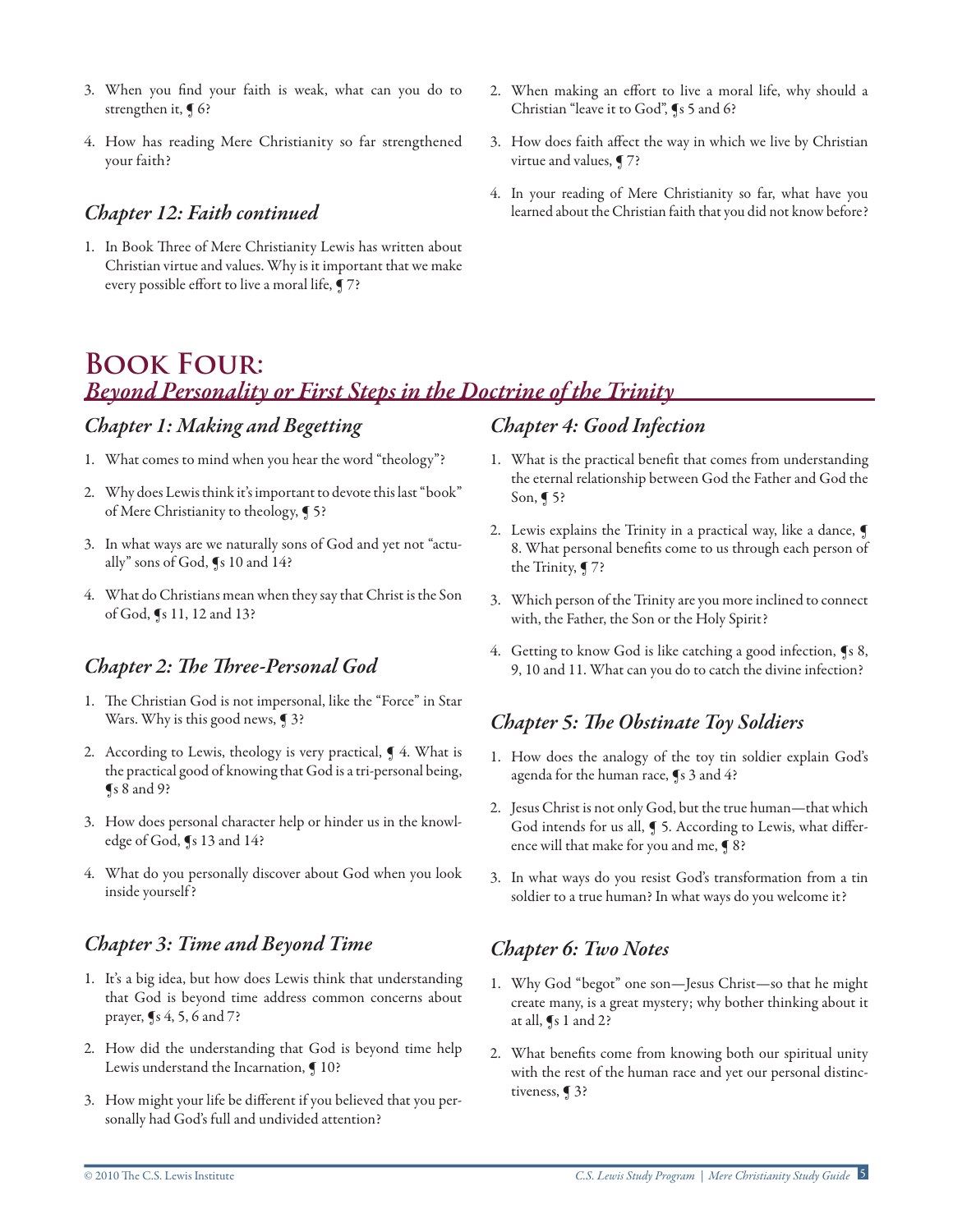#### *Chapter 7: Let's Pretend*

- 1. Why is choosing to act like Christ essential to becoming like Christ,  $\int$ s 2, 3 and 4?
- 2. How can we recognize the spiritual help of Christ in shaping our character, ¶s 7 and 8?
- 3. What is our role and what is God's role in transforming our character, ¶s 12 and 13?
- 4. Based on the insights from this chapter, how might you be able to discern the help of Jesus Christ in your life this week?

### *Chapter 8: Is Christianity Hard or Easy?*

- 1. What is the difference between the ordinary idea of morality and that of Christian morality, ¶s 2 and 3?
- 2. How does Lewis use the images of a grass field and eggs to explain how Christianity is both hard and easy, ¶s 7 and 9?
- 3. How can all the various religious activities of the church get in the way of the one central point of Christianity,  $\P$  10?
- 4. What do you find difficult about Christianity? What do you find easy?

#### *Chapter 9: Counting the Cost*

- 1. God's expectation for us is moral perfection,  $\blacksquare$  1. Why shouldn't we be discouraged when we repeatedly fail,  $\P$  6?
- 2. What does Lewis mean, Christians are in for a rough time, ¶s 9 and 11?
- 3. If being a Christian is so hard, why would anyone want to become one, ¶s 3, 4 and 7?
- 4. What reservations might you have toward the Christian faith?

#### *Chapter 10: Nice People or New Men*

- 1. What's the problem with expecting that Christians should be "nicer" than other people, ¶s 3, 4 and 5?
- 2. How do the illustrations of toothpaste and factory management help explain how Christians do change in their moral development, ¶ 5?
- 3. From a Christian perspective, what is the problem of being "nice", ¶ 11, 13 and 15?
- 4. Many people dismiss Christianity by saying that the church is full of hypocrites. What would you say to them after reading this chapter?

## *Chapter 11: New Men*

- 1. How does the analogy of evolution help us understand the transformation that God is bringing about through faith in Jesus Christ, ¶ 2, 3 and 4?
- 2. How is the next step in human evolution different than previous ones, ¶s 5, 6 and 7?
- 3. What illusions of "self " must you escape if you are to become a true person, ¶s 13, 14 and 15?
- 4. What is your role in your own evolution,  $\lceil 9 \rceil$

## *Summary Questions for the Entire Book of Mere Christianity*

- 1. How is morality a key to understanding human behavior (Book One)?
- 2. Why is belief in the Christian God the only adequate explanation of human morality (Book Two)?
- 3. How does Christianity explain and transform human morality (Book Three)?
- 4. Why is faith in Christ the only way to become the true human being that, deep down, you hunger to become (Book Four)?